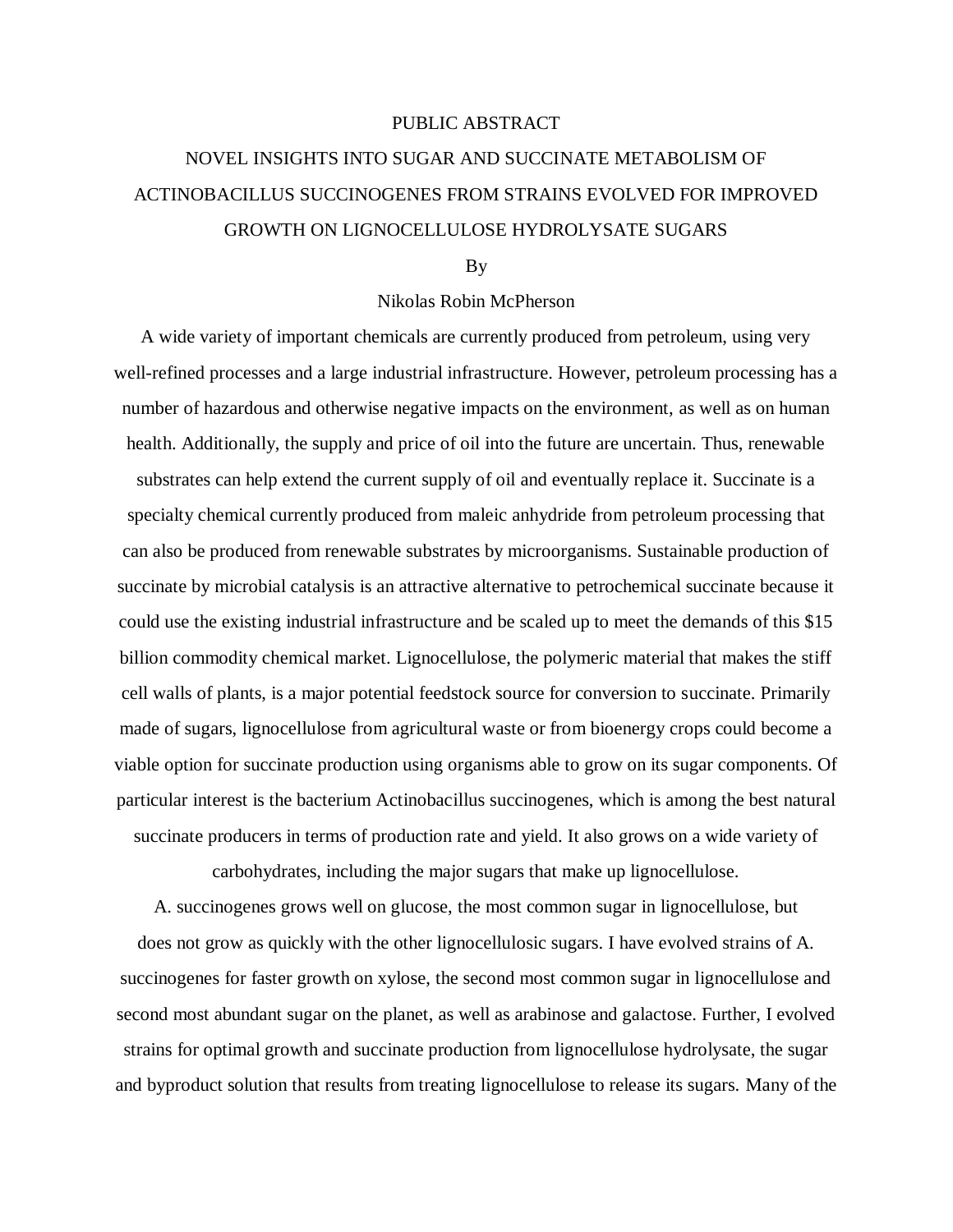evolved strains of A. succinogenes produce more succinate than the parental strain, even though the evolution process only selected for growth. Genomic analyses in the new strains identified mutations that shed light on the physiological traits that could have resulted in faster growth. RNA sequencing of the xylose-evolved strains identified changes in transcription that provided additional insights into xylose fermentation and growth in these strains. For example, many genes encoding the enzymes responsible for converting sugars to succinate in the xylose-evolved strains were upregulated. By contrast, genes that encode enzymes that redistribute carbon molecules toward byproducts were downregulated. I also evolved a strain that can grow on galactose, a sugar that the parental strain cannot use as sole carbon and energy source. The final evolved strain also grew faster on xylose, arabinose, and lignocellulose hydrolysates. I also engineered the parental A. succinogenes strain with a mutation from a xylose-evolved strain. This strain produced 40% more succinate than the parental A. succinogenes strain, although its

growth rate was less than half the growth rate of the parental strain.

In summary, I have generated several strains of A. succinogenes for improved growth and succinate production from lignocellulosic substrates. I have also identified and characterized mutations responsible for some of the phenotypes and have provided novel insights into the factors that control fast growth and succinate production. This knowledge sets the foundation for further genetic improvements in A. succinogenes and other bacteria needed to efficiently convert renewable substrates into succinate.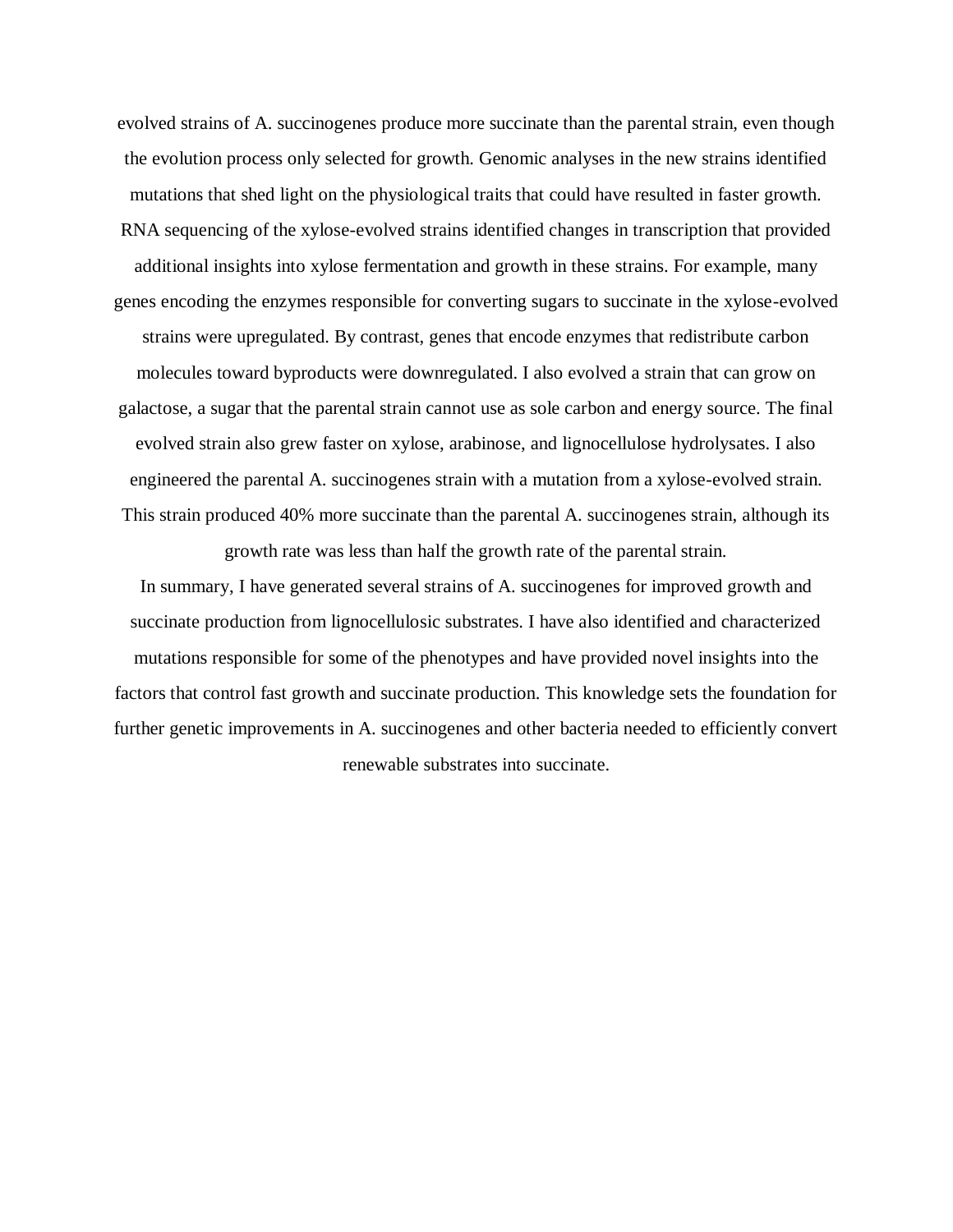### ABSTRACT

# NOVEL INSIGHTS INTO SUGAR AND SUCCINATE METABOLISM OF ACTINOBACILLUS SUCCINOGENES FROM STRAINS EVOLVED FOR IMPROVED GROWTH ON LIGNOCELLULOSE HYDROLYSATE SUGARS

By

#### Nikolas Robin McPherson

A wide variety of industrially vital chemicals are currently produced from petroleum, using very well-refined processes and a large industrial infrastructure. However, petroleum processing has a number of hazardous and otherwise negative impacts on the environment, as well as on human health. The supply and price of oil into the future are uncertain as well, and supplementing oil with feedstocks from renewable sources can help extend the current supply of oil and eventually replace it. Succinate is a specialty chemical currently produced from maleic anhydride from petroleum processing. If bio-based succinate could compete with the cost of maleic anhydride, it could replace maleic anhydride in a \$15 billion commodity chemical market, taking advantage of the existing chemical production infrastructure. A major potential feedstock source for conversion to succinate is lignocellulose from agricultural waste or from bioenergy crops. The bacterium Actinobacillus succinogenes is one of the best natural succinate producers and it grows on a wide variety of carbohydrates, including the major sugars in lignocellulose. A. succinogenes grows well on glucose, the most common sugar in lignocellulose,

but does not grow as quickly on other lignocellulosic sugars.

I have evolved strains of A. succinogenes to grow faster on xylose, the second most common lignocellulosic sugar, as well as on arabinose, galactose, and lignocellulose hydrolysates. Many of the evolved strains produce more succinate than the parental strain as well, even though the evolution process did not specifically select for succinate production. The evolved strains were resequenced to identify the mutations accumulated during evolution. RNA sequencing of the xylose-evolved strains helped identify changes in transcript levels and was used to refine our conclusions about the xylose-evolved (X) strains. I discovered that the genes that encode many glycolytic enzymes were upregulated in at least one X strain, several genes